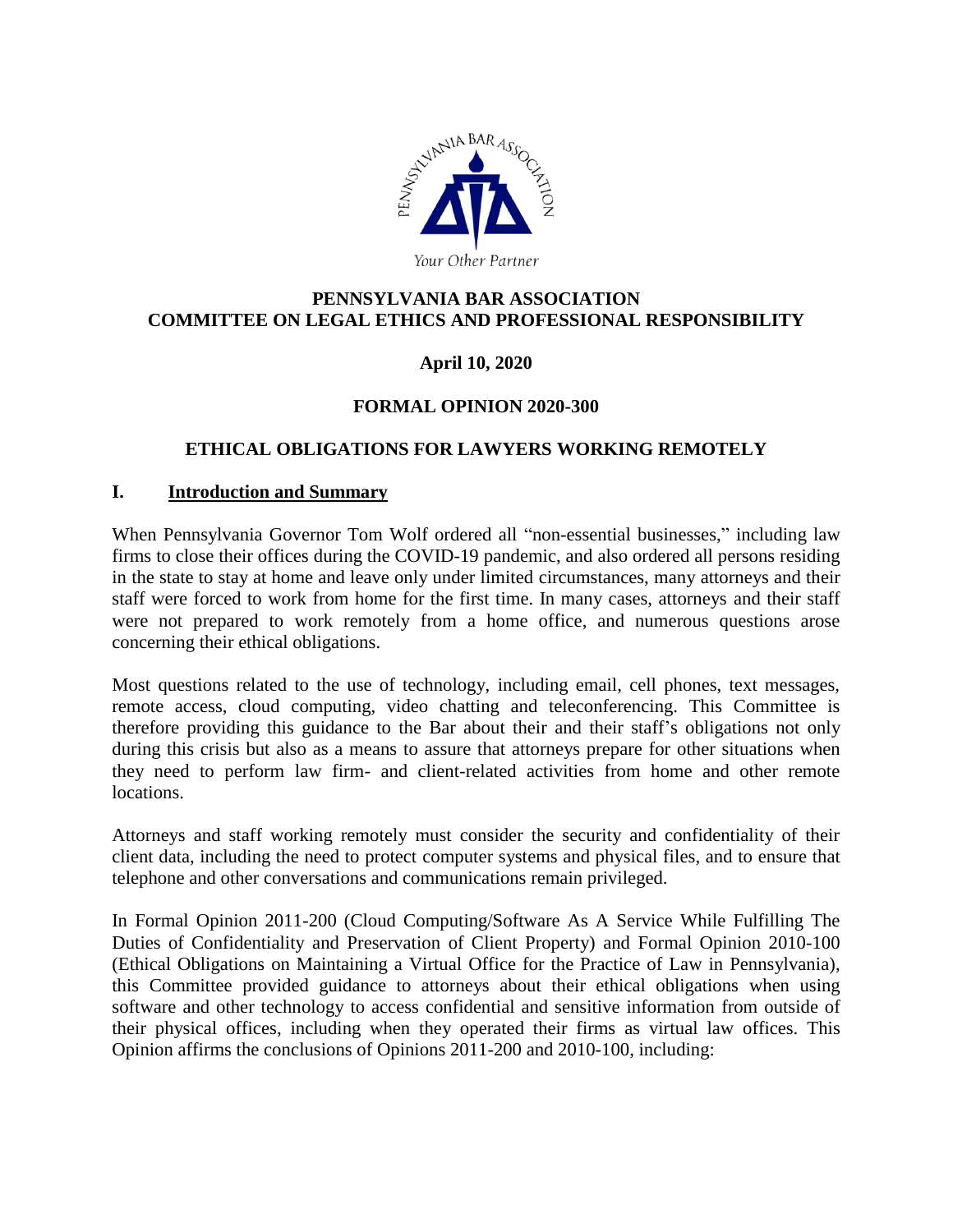- An attorney may ethically allow client confidential material to be stored in "the cloud" provided the attorney takes reasonable care to assure that (1) all materials remain confidential, and (2) reasonable safeguards are employed to ensure that the data is protected from breaches, data loss and other risks.
- An attorney may maintain a virtual law office in Pennsylvania, including a virtual law office in which the attorney works from home, and associates work from their homes in various locations, including locations outside of Pennsylvania;
- An attorney practicing in a virtual office at which attorneys and clients do not generally meet face to face must take appropriate safeguards to: (1) confirm the identity of clients and others; and, (2) address those circumstances in which a client may have diminished capacity.

This Opinion also affirms and adopts the conclusions of the American Bar Association Standing Committee on Ethics and Professional Responsibility in Formal Opinion 477R (May 22, 2017) that:

A lawyer generally may transmit information relating to the representation of a client over the [I]nternet without violating the Model Rules of Professional Conduct where the lawyer has undertaken reasonable efforts to prevent inadvertent or unauthorized access. However, a lawyer may be required to take special security precautions to protect against the inadvertent or unauthorized disclosure of client information when required by an agreement with the client or by law, or when the nature of the information requires a higher degree of security.

The duty of technological competence requires attorneys to not only understand the risks and benefits of technology as it relates to the specifics of their practices, such as electronic discovery. This also requires attorneys to understand the general risks and benefits of technology, including the electronic transmission of confidential and sensitive data, and cybersecurity, and to take reasonable precautions to comply with this duty. In some cases, attorneys may have the requisite knowledge and skill to implement technological safeguards. In others, attorneys should consult with appropriate staff or other entities capable of providing the appropriate guidance.

At a minimum, when working remotely, attorneys and their staff have an obligation under the Rules of Professional Conduct to take reasonable precautions to assure that:

- All communications, including telephone calls, text messages, email, and video conferencing are conducted in a manner that minimizes the risk of inadvertent disclosure of confidential information;
- Information transmitted through the Internet is done in a manner that ensures the confidentiality of client communications and other sensitive data;
- Their remote workspaces are designed to prevent the disclosure of confidential information in both paper and electronic form;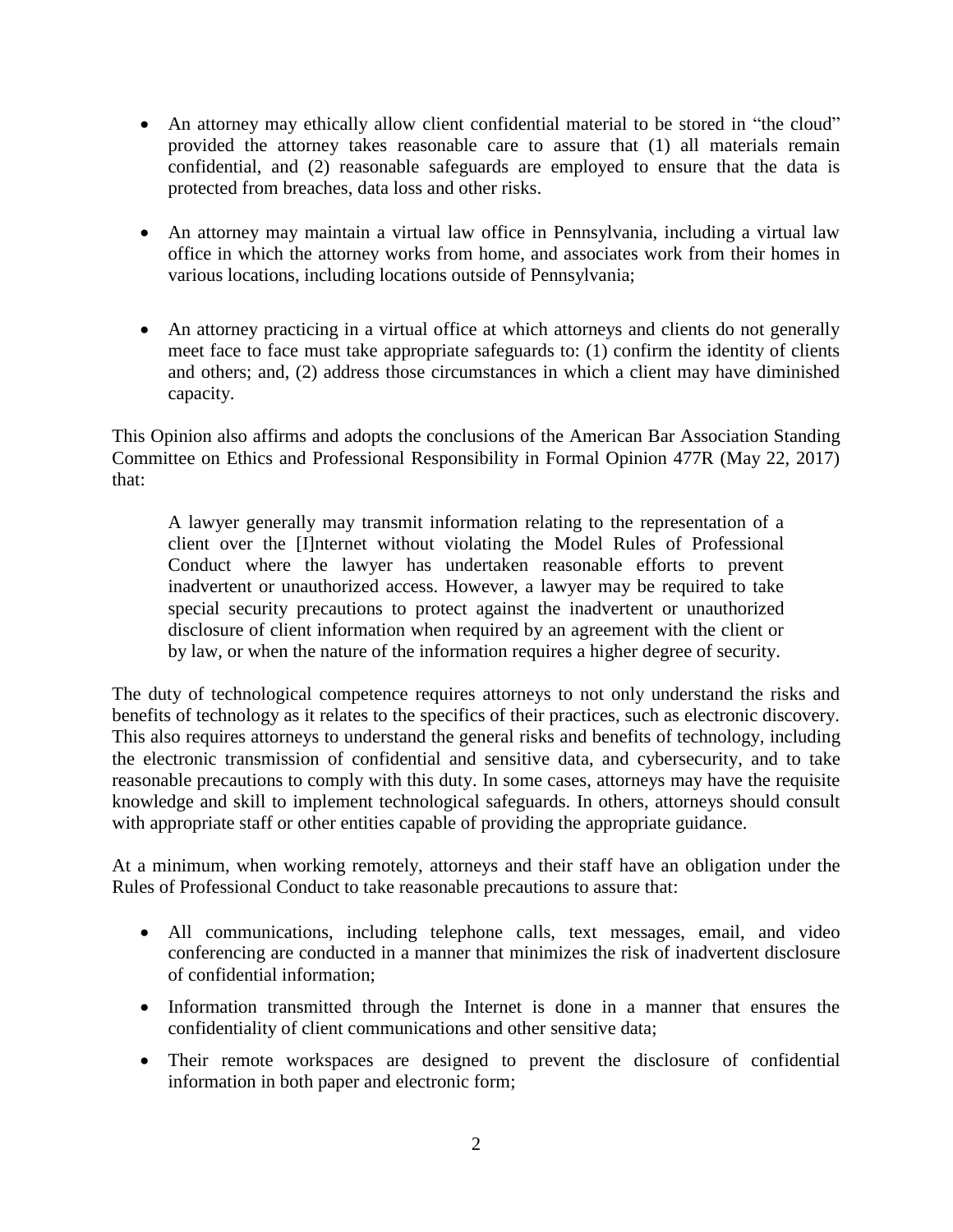- Proper procedures are used to secure and backup confidential data stored on electronic devices and in the cloud;
- Any remotely working staff are educated about and have the resources to make their work compliant with the Rules of Professional Conduct; and,
- Appropriate forms of data security are used.

In Section II, this Opinion highlights the Rules of Professional Conduct implicated when working at home or other locations outside of a traditional office. Section III highlights best practices and recommends the baseline at which attorneys and staff should operate to ensure confidentiality and meet their ethical obligations. This Opinion does not discuss specific products or make specific technological recommendations, however, because these products and services are updated frequently. Rather, Section III highlights considerations that will apply not only now but also in the future.

### **II. Discussion**

# **A. Pennsylvania Rules of Professional Conduct**

The issues in this Opinion implicate various Rules of Professional Conduct that affect an attorney's responsibilities towards clients, potential clients, other parties, and counsel, primarily focused on the need to assure confidentiality of client and sensitive information. Although no Pennsylvania Rule of Professional Conduct specifically addresses the ethical obligations of attorneys working remotely, the Committee's conclusions are based upon the existing Rules, including:

- Rule 1.1 ("Competence")
- Rule 1.6 ("Confidentiality of Information")
- Rule 5.1 ("Responsibilities of Partners, Managers, and Supervisory Lawyers")
- Rule 5.3 ("Responsibilities Regarding Nonlawyer Assistance")

The Rules define the requirements and limitations on an attorney's conduct that may subject the attorney, and persons or entities supervised by the attorney, to disciplinary sanctions. Comments to the Rules assist attorneys in understanding or arguing the intention of the Rules, but are not enforceable in disciplinary proceedings.

### **B. Competence**

A lawyer's duty to provide competent representation includes the obligation to understand the risks and benefits of technology, which this Committee and numerous other similar committees believe includes the obligation to understand or to take reasonable measures to use appropriate technology to protect the confidentiality of communications in both physical and electronic form.

Rule 1.1 ("Competence") states in relevant part: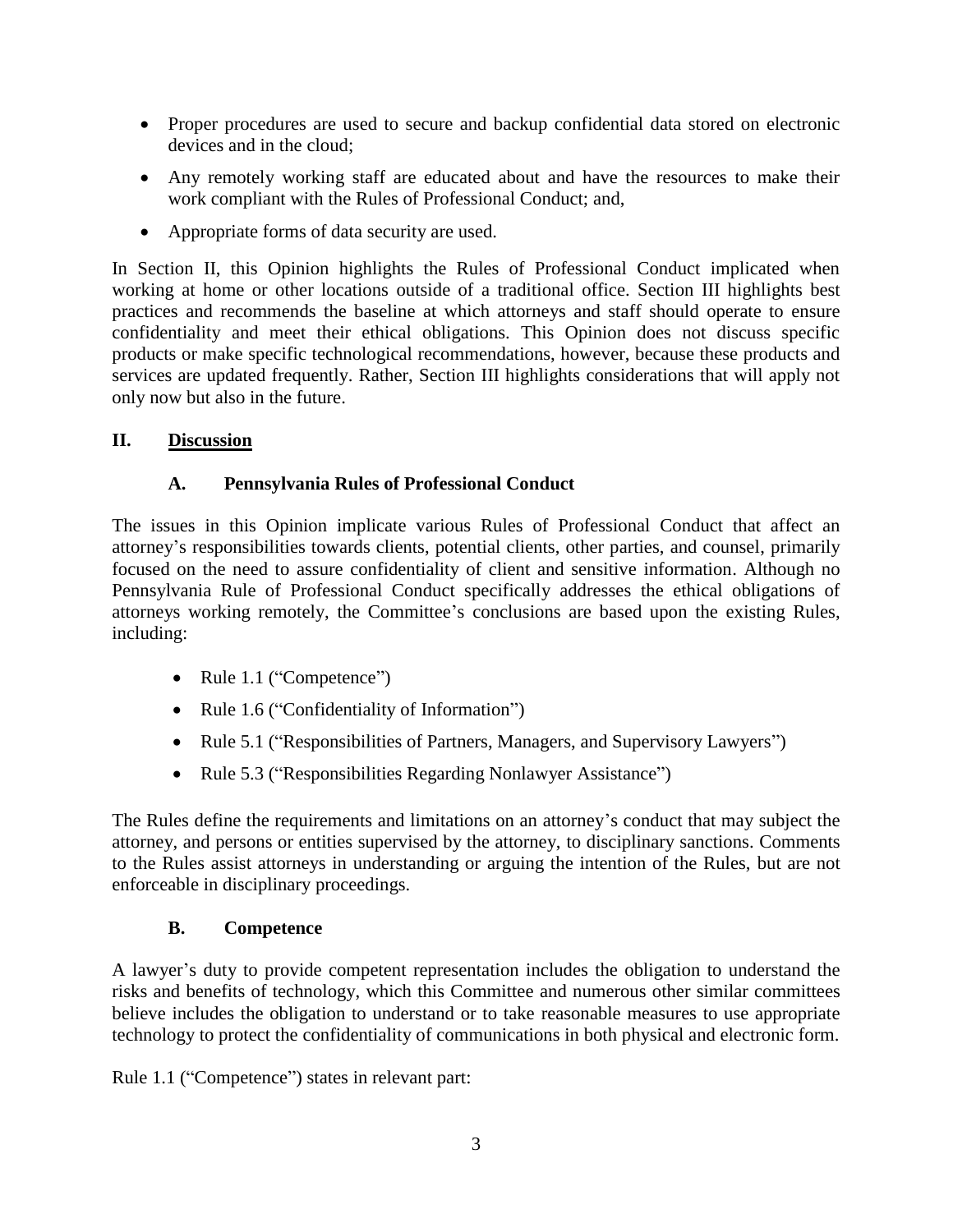A lawyer shall provide competent representation to a client. Competent representation requires the legal knowledge, skill, thoroughness and preparation reasonably necessary for the representation.

Further, Comment [8] to Rule 1.1 states

To maintain the requisite knowledge and skill, a lawyer should keep abreast of changes in the law and its practice, including the benefits and risks associated with relevant technology, engage in continuing study and education and comply with all continuing legal education requirements to which the lawyer is subject. To provide competent representation, a lawyer should be familiar with policies of the courts in which the lawyer practices, which include the Case Records Public Access Policy of the Unified Judicial System of Pennsylvania.

Consistent with this Rule, attorneys must evaluate, obtain, and utilize the technology necessary to assure that their communications remain confidential.

#### **C. Confidentiality**

An attorney working from home or another remote location is under the same obligations to maintain client confidentiality as is the attorney when working within a traditional physical office.

Rule 1.6 ("Confidentiality of Information") states in relevant part:

(a) A lawyer shall not reveal information relating to representation of a client unless the client gives informed consent, except for disclosures that are impliedly authorized in order to carry out the representation, and except as stated in paragraphs (b) and (c).

…

(d) A lawyer shall make reasonable efforts to prevent the inadvertent or unauthorized disclosure of, or unauthorized access to, information relating to the representation of a client.

Comments [25] and [26] to Rule 1.6 state:

[25] Pursuant to paragraph (d), a lawyer should act in accordance with court policies governing disclosure of sensitive or confidential information, including the Case Records Public Access Policy of the Unified Judicial System of Pennsylvania. Paragraph (d) requires a lawyer to act competently to safeguard information relating to the representation of a client against unauthorized access by third parties and against inadvertent or unauthorized disclosure by the lawyer or other persons who are participating in the representation of the client or who are subject to the lawyer's supervision. See Rules 1.1, 5.1, and 5.3. The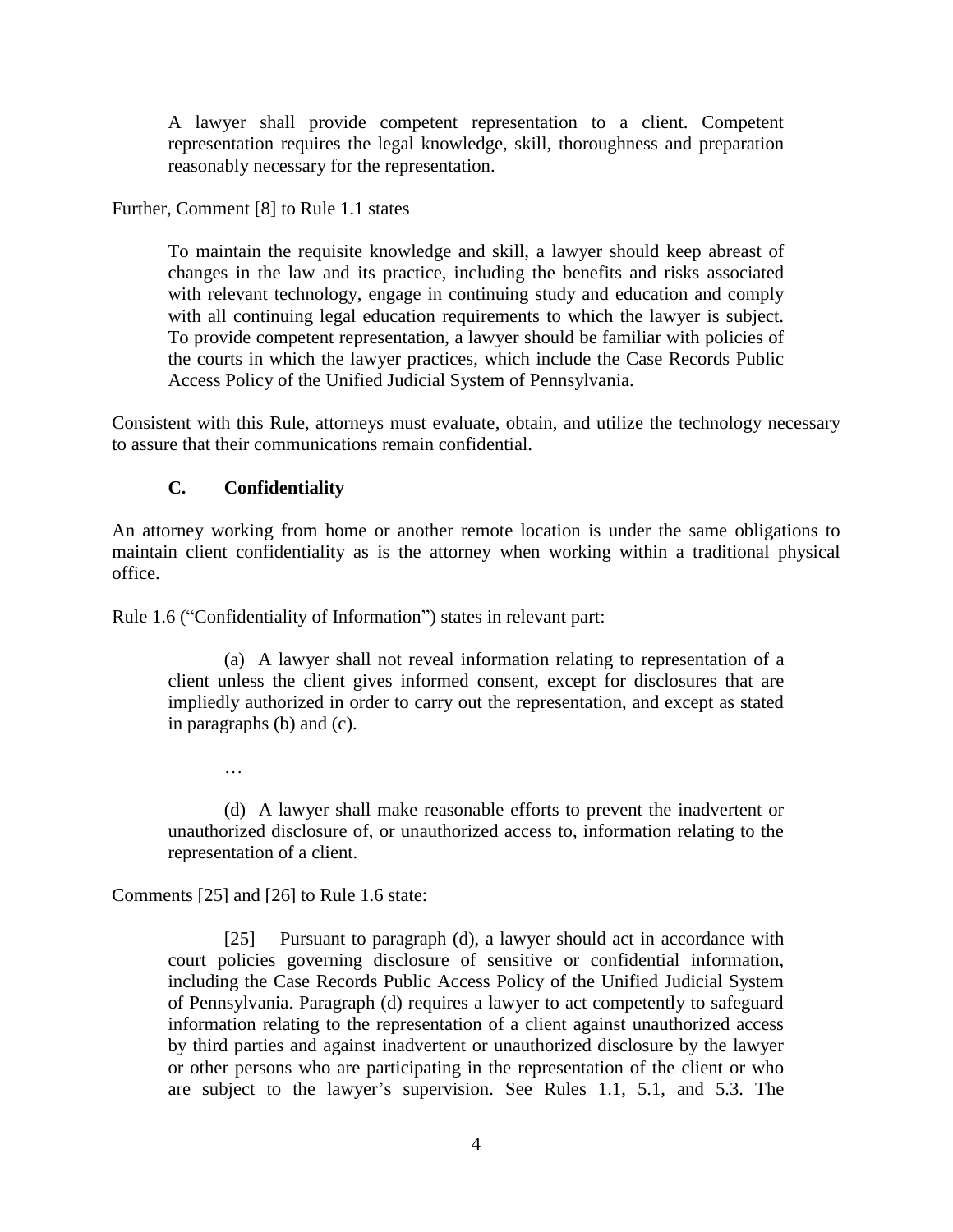unauthorized access to, or the inadvertent or unauthorized disclosure of, information relating to the representation of a client does not constitute a violation of paragraph (d) if the lawyer has made reasonable efforts to prevent the access or disclosure. Factors to be considered in determining the reasonableness of the lawyer's efforts include, but are not limited to, the sensitivity of the information, the likelihood of disclosure if additional safeguards are not employed, the cost of employing additional safeguards, the difficulty of implementing the safeguards, and the extent to which the safeguards adversely affect the lawyer's ability to represent clients (e.g., by making a device or important piece of software excessively difficult to use). A client may require the lawyer to implement special security measures not required by this Rule or may give informed consent to forgo security measures that would otherwise be required by this Rule. Whether a lawyer may be required to take additional steps to safeguard a client's information in order to comply with other law, such as state and federal laws that govern data privacy or that impose notification requirements upon the loss of, or unauthorized access to, electronic information, is beyond the scope of these Rules. For a lawyer's duties when sharing information with nonlawyers outside the lawyer's own firm, see Rule 5.3, Comments [3]-[4].

[26] When transmitting a communication that includes information relating to the representation of a client, the lawyer must take reasonable precautions to prevent the information from coming into the hands of unintended recipients. This duty, however, does not require that the lawyer use special security measures if the method of communication affords a reasonable expectation of privacy. Special circumstances, however, may warrant special precautions. Factors to be considered in determining the reasonableness of the lawyer's expectation of confidentiality include the sensitivity of the information and the extent to which the privacy of the communication is protected by law or by a confidentiality agreement. A client may require the lawyer to implement special security measures not required by this Rule or may give informed consent to the use of a means of communication that would otherwise be prohibited by this Rule. Whether a lawyer may be required to take additional steps in order to comply with other law, such as state and federal laws that govern data privacy, is beyond the scope of these Rules.

Comment [25] explains that an attorney's duty to understand the risks and benefits of technology includes the obligation to safeguard client information (1) against unauthorized access by third parties (2) against inadvertent or unauthorized disclosure by the lawyer or other persons subject to the lawyer's supervision. Comment [26] explains that an attorney must safeguard electronic communications, such as email, and may need to take additional measures to prevent information from being accessed by unauthorized persons. For example, this duty may require an attorney to use encrypted email, or to require the use of passwords to open attachments, or take other reasonable precautions to assure that the contents and attachments are seen only by authorized persons.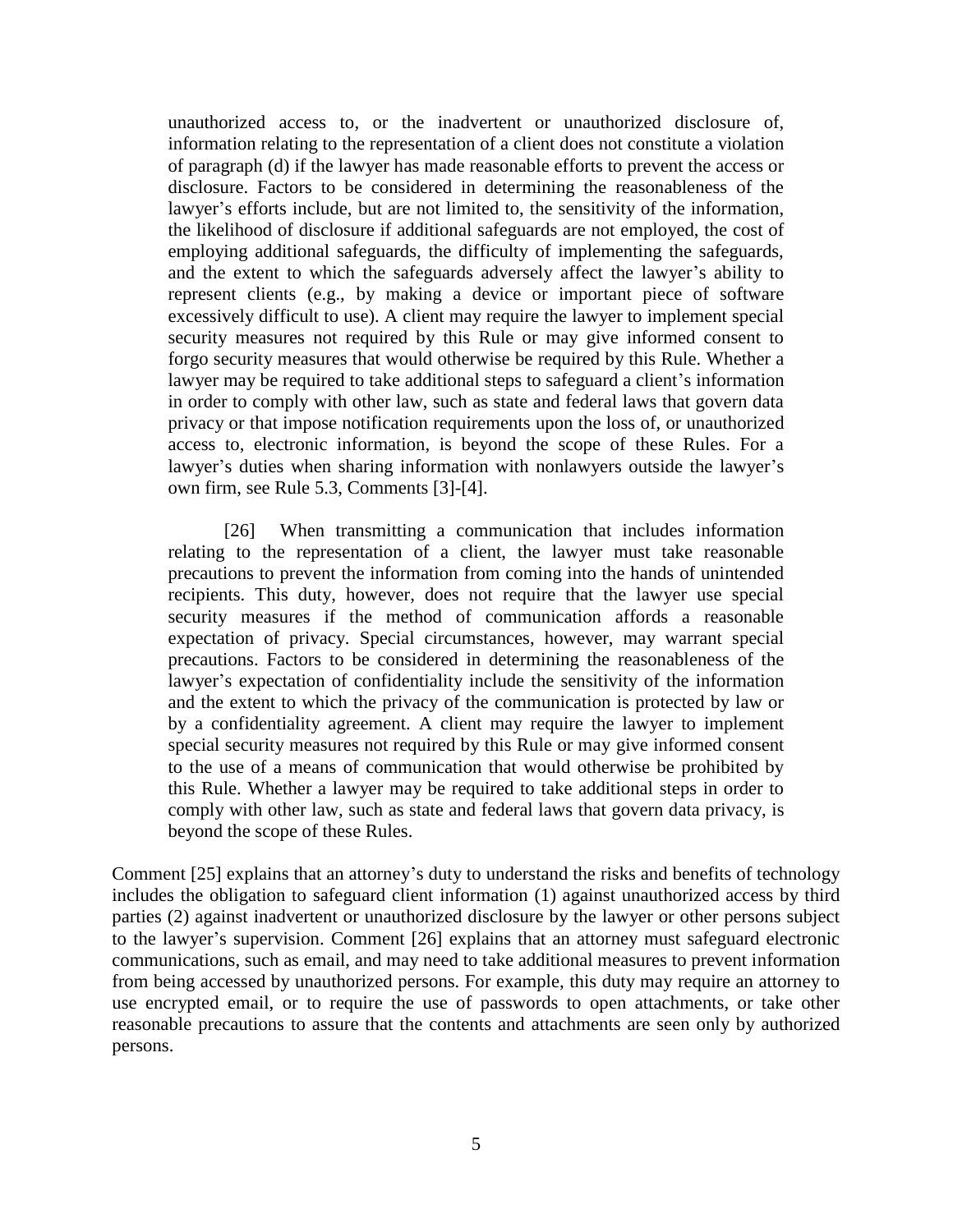A lawyer's confidentiality obligations under Rule 1.6(d) are, of course, not limited to prudent employment of technology. Lawyers working from home may be required to bring paper files and other client-related documents into their homes or other remote locations. In these circumstances, they should make reasonable efforts to ensure that household residents or visitors who are not associated with the attorney's law practice do not have access to these items. This can be accomplished by maintaining the documents in a location where unauthorized persons are denied access, whether through the direction of a lawyer or otherwise.

#### **D. Supervisory and Subordinate Lawyers**

Rule 5.1 ("Responsibilities of Partners, Managers, and Supervisory Lawyers") states:

(a) A partner in a law firm, and a lawyer who individually or together with other lawyers possesses comparable managerial authority in a law firm, shall make reasonable efforts to ensure that the firm has in effect measures giving reasonable assurance that all lawyers in the firm conform to the Rules of Professional Conduct.

(b) A lawyer having direct supervisory authority over another lawyer shall make reasonable efforts to ensure that the other lawyer conforms to the Rules of Professional Conduct.

(c) A lawyer shall be responsible for another lawyer's violation of the Rules of Professional Conduct if:

(1) the lawyer orders or, with knowledge of the specific conduct, ratifies the conduct involved; or

(2) the lawyer is a partner or has comparable managerial authority in the law firm in which the other lawyer practices, or has direct supervisory authority over the other lawyer, and knows of the conduct at a time when its consequences can be avoided or mitigated but fails to take reasonable remedial action.

Rule 5.3 ("Responsibilities Regarding Nonlawyer Assistance") states:

With respect to a nonlawyer employed or retained by or associated with a lawyer:

(a) a partner and a lawyer who individually or together with other lawyers possesses comparable managerial authority in a law firm shall make reasonable efforts to ensure that the firm has in effect measures giving reasonable assurance that the person's conduct is compatible with the professional obligations of the lawyer.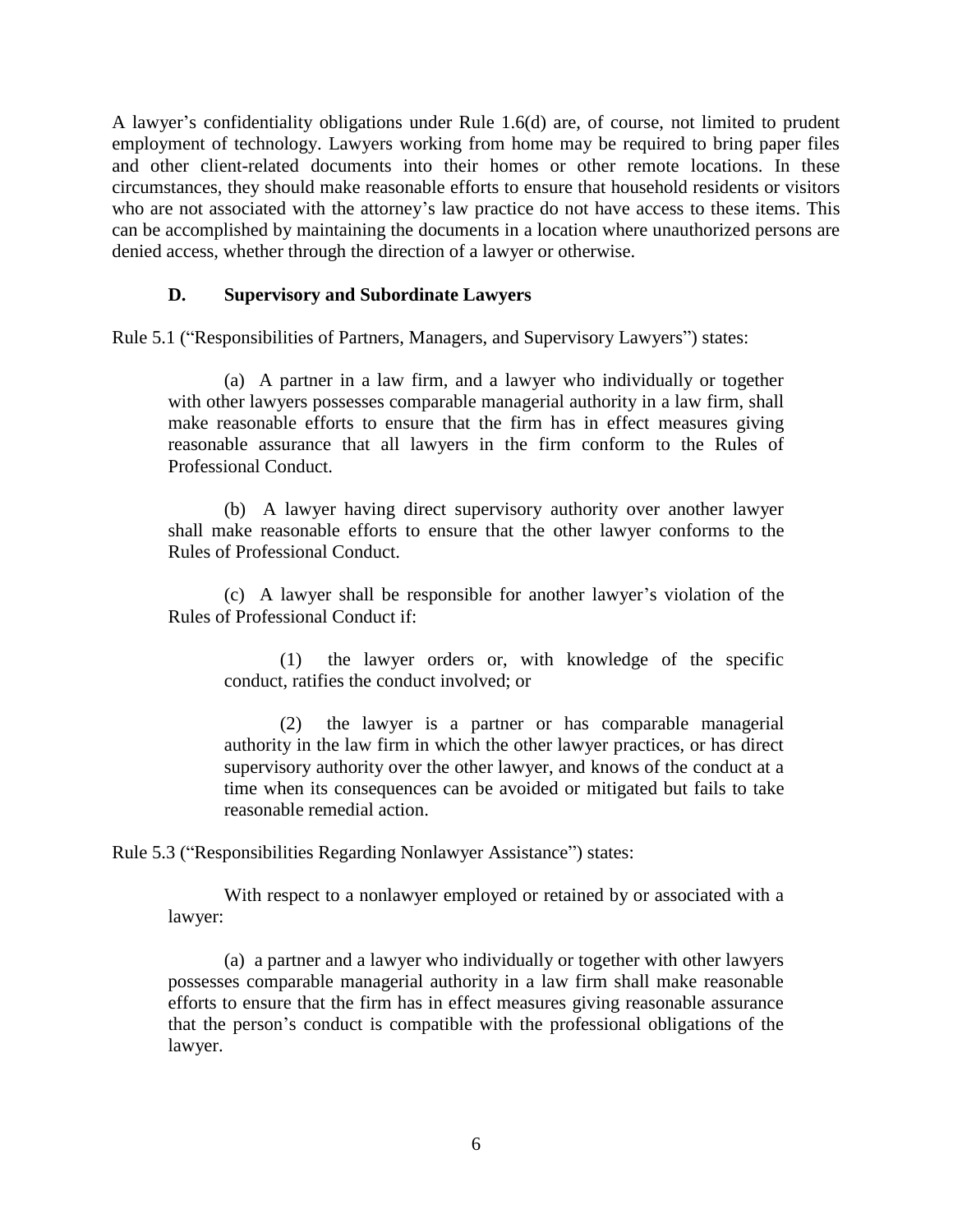(b) a lawyer having direct supervisory authority over the nonlawyer shall make reasonable efforts to ensure that the person's conduct is compatible with the professional obligations of the lawyer; and,

(c) a lawyer shall be responsible for conduct of such a person that would be a violation of the Rules of Professional Conduct if engaged in by a lawyer if:

(1) the lawyer orders or, with the knowledge of the specific conduct, ratifies the conduct involved; or

(2) the lawyer is a partner or has comparable managerial authority in the law firm in which the person is employed, or has direct supervisory authority over the person, and in either case knows of the conduct at a time when its consequences can be avoided or mitigated but fails to take reasonable remedial action.

Therefore, a lawyer who individually or together with other lawyers possesses comparable managerial authority in a law firm, must make reasonable efforts to ensure that the firm has in effect requirements that any staff, consultants or other entities that have or may have access to confidential client information or data comply with the Rules of Professional Conduct with regard to data access from remote locations and that any discussions regarding client-related matters are done confidentially.

#### **III. Best Practices When Performing Legal Work and Communications Remotely<sup>1</sup>**

#### **A. General Considerations**

 $\overline{a}$ 

In Formal Opinion 2011-200, this Committee concluded that a lawyer's duty of competency extends "beyond protecting client information and confidentiality; it also includes a lawyer's ability to reliably access and provide information relevant to a client's case when needed. This is essential for attorneys regardless of whether data is stored onsite or offsite with a cloud service provider." When forced to work remotely, attorneys remain obligated to take reasonable precautions so that they are able to access client data and provide information to the client or to others, such as courts or opposing counsel.

While it is beyond the scope of this Opinion to make specific recommendations, the Rules and applicable Comments highlight that the need to maintain confidentiality is crucial to preservation of the attorney-client relationship, and that attorneys working remotely must take appropriate measures to protect confidential electronic communications. While the measures necessary to do so will vary, common considerations include:

<sup>&</sup>lt;sup>1</sup> These various considerations and safeguards also apply to traditional law offices. The Committee is not suggesting that the failure to comply with the "best practices" described in Section III of this Opinion would necessarily constitute a violation of the Rules of Professional Conduct that would subject an attorney to discipline. Rather, compliance with these or similar recommendations would constitute the type of reasonable conduct envisioned by the Rules.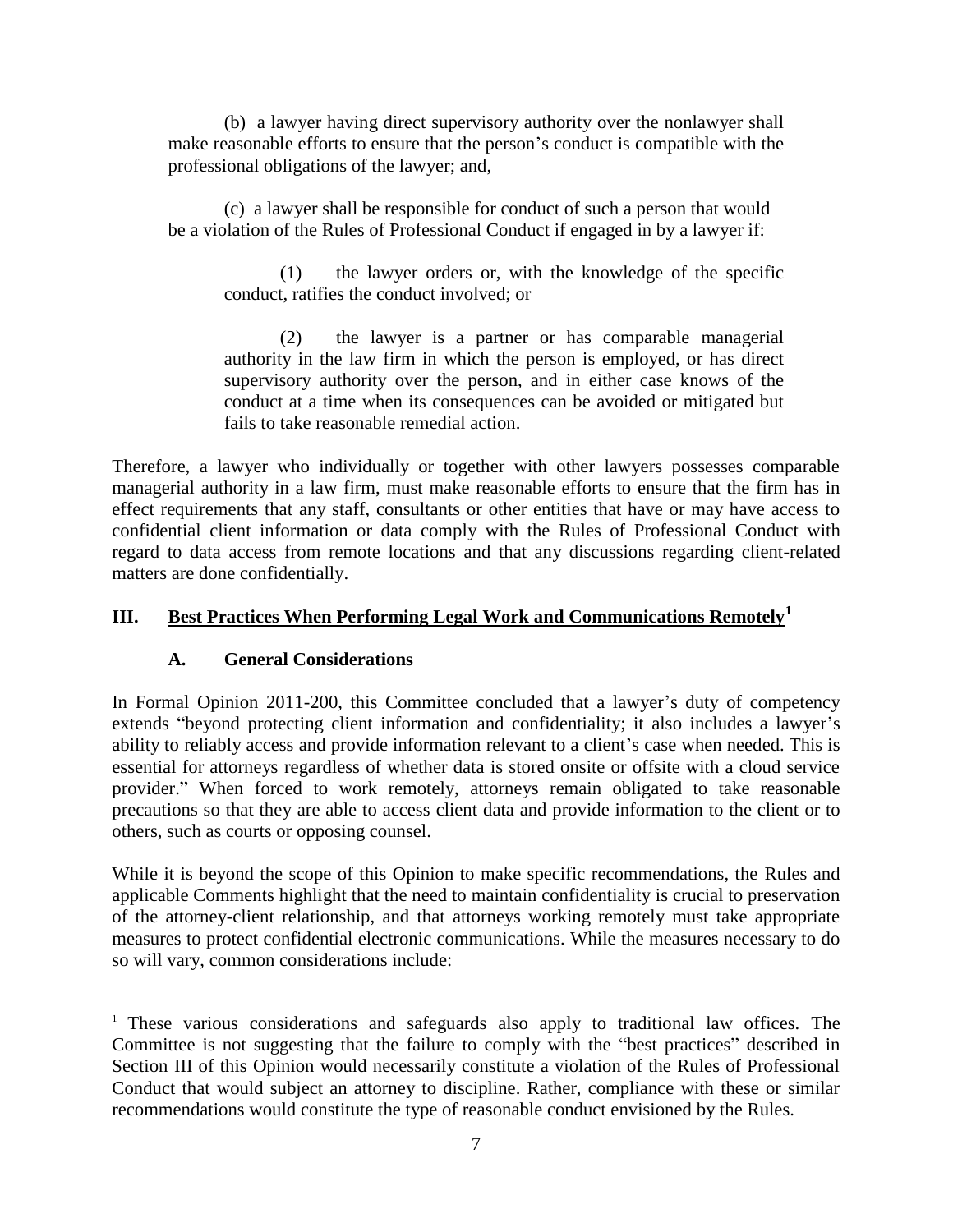- Specifying how and where data created remotely will be stored and, if remotely, how the data will be backed up;
- Requiring the encryption or use of other security to assure that information sent by electronic mail are protected from unauthorized disclosure;
- Using firewalls, anti-virus and anti-malware software, and other similar products to prevent the loss or corruption of data;
- Limiting the information that may be handled remotely, as well as specifying which persons may use the information;
- Verifying the identity of individuals who access a firm's data from remote locations;
- Implementing a written work-from-home protocol to specify how to safeguard confidential business and personal information;
- Requiring the use of a Virtual Private Network or similar connection to access a firm's data;
- Requiring the use of two-factor authentication or similar safeguards;
- Supplying or requiring employees to use secure and encrypted laptops;
- Saving data permanently only on the office network, not personal devices, and if saved on personal devices, taking reasonable precautions to protect such information;
- Obtaining a written agreement from every employee that they will comply with the firm's data privacy, security, and confidentiality policies;
- Encrypting electronic records containing confidential data, including backups;
- Prohibiting the use of smart devices such as those offered by Amazon Alexa and Google voice assistants in locations where client-related conversations may occur;
- Requiring employees to have client-related conversations in locations where they cannot be overheard by other persons who are not authorized to hear this information; and,
- Taking other reasonable measures to assure that all confidential data are protected.

### **B. Confidential Communications Should be Private**

### **1. Introduction**

When working at home or from other remote locations, all communications with clients must be and remain confidential. This requirement applies to all forms of communications, including phone calls, email, chats, online conferencing and text messages.

Therefore, when speaking on a phone or having an online or similar conference, attorneys should dedicate a private area where they can communicate privately with clients, and take reasonable precautions to assure that others are not present and cannot listen to the conversation. For example, smart devices such as Amazon's Alexa and Google's voice assistants may listen to conversations and record them. Companies such as Google and Amazon maintain those recordings on servers and hire people to review the recordings. Although the identity of the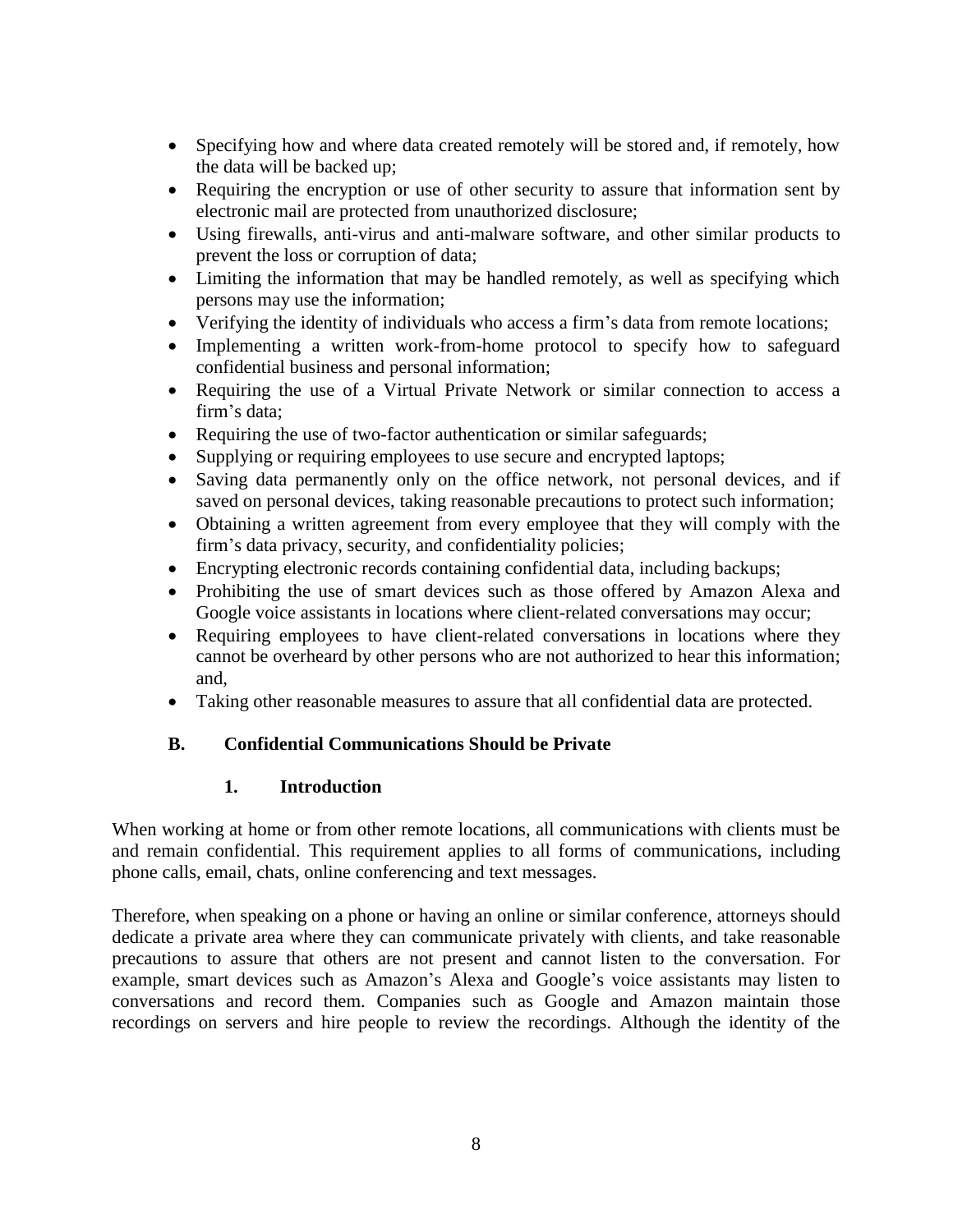speakers is not disclosed to these reviewers, they might hear sufficient details to be able to connect a voice to a specific person.<sup>2</sup>

Similarly, when communicating using electronic mail, text messages, and other methods for transmitting confidential and sensitive data, attorneys must take reasonable precautions, which may include the use of encryption, to assure that unauthorized persons cannot intercept and read these communications.

### **2. What is Encryption?**

Encryption is the method by which information is converted into a secret code that hides the information's true meaning. The science of encrypting and decrypting information is called cryptography. Unencrypted data is also known as plaintext, and encrypted data is called ciphertext. The formulas used to encode and decode messages are called encryption algorithms or ciphers.<sup>3</sup>

When an unauthorized person or entity accesses an encrypted message, phone call, document or computer file, the viewer will see a garbled result that cannot be understood without software to decrypt (remove) the encryption.

#### **3. The Duty to Assure Confidentiality Depends Upon the Information Being Transmitted**

This Opinion adopts the analysis of ABA Formal Opinion 477R concerning a lawyer's duty of confidentiality:

At the intersection of a lawyer's competence obligation to keep "abreast of knowledge of the benefits and risks associated with relevant technology," and confidentiality obligation to make "reasonable efforts to prevent the inadvertent or unauthorized disclosure of, or unauthorized access to, information relating to the representation of a client," lawyers must exercise reasonable efforts when using technology in communicating about client matters. What constitutes reasonable efforts is not susceptible to a hard and fast rule, but rather is contingent upon a set of factors. In turn, those factors depend on the multitude of possible types of information being communicated (ranging along a spectrum from highly sensitive information to insignificant), the methods of electronic communications employed, and the types of available security measures for each method.

Therefore, in an environment of increasing cyber threats, the Committee concludes that, adopting the language in the ABA Cybersecurity Handbook, the reasonable efforts standard:

 $\overline{a}$ 

<sup>&</sup>lt;sup>2</sup> https://www.vox.com/recode/2020/2/21/21032140/alexa-amazon-google-home-siri-applemicrosoft-cortana-recording

<sup>3</sup> https://searchsecurity.techtarget.com/definition/encryption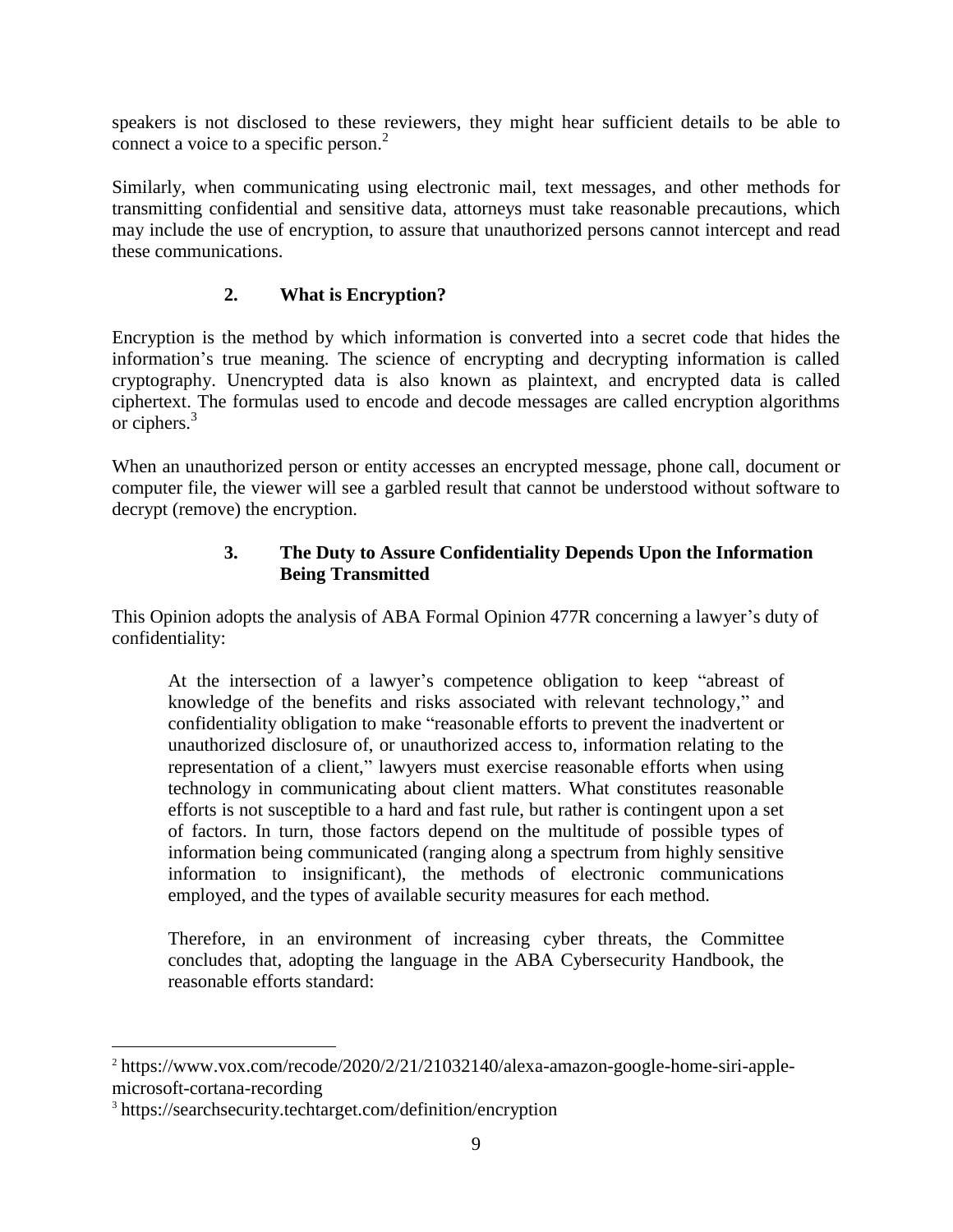. . . rejects requirements for specific security measures (such as firewalls, passwords, and the like) and instead adopts a fact-specific approach to business security obligations that requires a "process" to assess risks, identify and implement appropriate security measures responsive to those risks, verify that they are effectively implemented, and ensure that they are continually updated in response to new developments.

Recognizing the necessity of employing a fact-based analysis, Comment [18] to Model Rule  $1.6(c)^4$  includes nonexclusive factors to guide lawyers in making a "reasonable efforts" determination. Those factors include:

- $\bullet$  the sensitivity of the information,
- the likelihood of disclosure if additional safeguards are not employed,
- the cost of employing additional safeguards,
- the difficulty of implementing the safeguards, and
- the extent to which the safeguards adversely affect the lawyer's ability to represent clients (e.g., by making a device or important piece of software excessively difficult to use).

A fact-based analysis means that particularly strong protective measures, like encryption, are warranted in some circumstances. Model Rule 1.4 may require a lawyer to discuss security safeguards with clients. Under certain circumstances, the lawyer may need to obtain informed consent from the client regarding whether to the use enhanced security measures, the costs involved, and the impact of those costs on the expense of the representation where nonstandard and not easily available or affordable security methods may be required or requested by the client. Reasonable efforts, as it pertains to certain highly sensitive information, might require avoiding the use of electronic methods or any technology to communicate with the client altogether, just as it warranted avoiding the use of the telephone, fax and mail in Formal Opinion 99-413.

In contrast, for matters of normal or low sensitivity, standard security methods with low to reasonable costs to implement, may be sufficient to meet the reasonable-efforts standard to protect client information from inadvertent and unauthorized disclosure.

In addition to the obligations under the Pennsylvania Rules of Professional Conduct, which are based upon the Model Rules, clients may also impose obligations upon attorneys to protect confidential or sensitive information. For example, some commercial clients, such as banks, routinely require that sensitive information be transmitted only with a password protocol or using an encryption method.

### **C. There Are Many Ways to Enhance Your Online Security**

 $\overline{a}$ 

<sup>4</sup> Pennsylvania did not adopt Comment [18] in its entirety.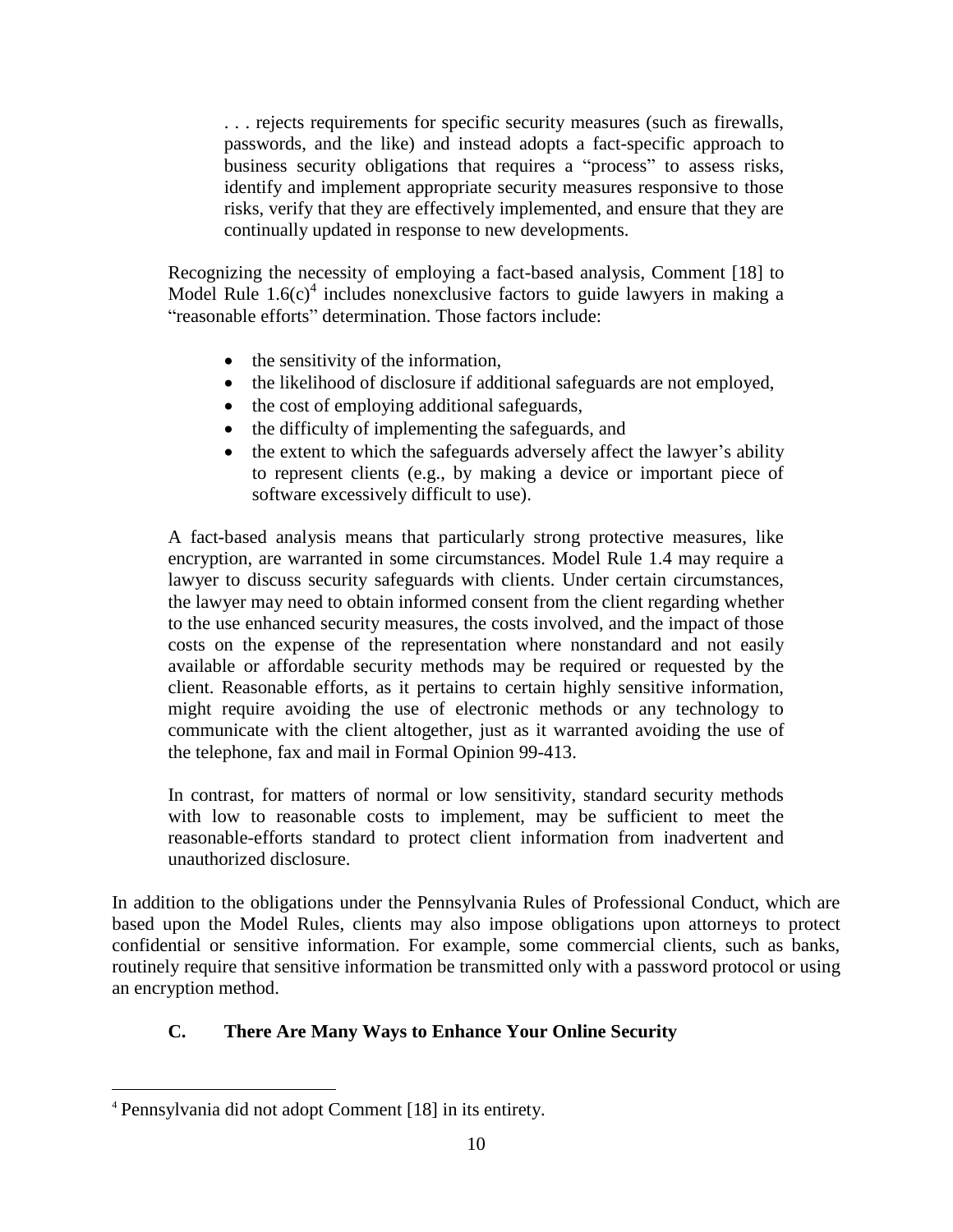While this Opinion cannot provide guidance about specific products or services, its goal is to provide attorneys and law firms with guidance about how they can meet their obligation of competence while preserving client confidentiality. The following subsections of this Opinion outline some reasonable precautions that attorneys should consider using to meet their ethical obligations.

# **1. Avoid Using Public Internet/Free Wi-Fi**

Attorneys should avoid using unsecured free Internet/Wi-Fi hotspots when performing client- or firm-related activities that involve access to or the transmission of confidential or sensitive data. Persons, commonly called hackers, can access every piece of unencrypted information you send out to the Internet, including email, credit card information and credentials used to access or login to businesses, including law firm networks. Hackers can also use an unsecured Wi-Fi connection to distribute malware. Once armed with the user's login information, the hacker may access data at any website the user accesses.

# **2. Use Virtual Private Networks (VPNs) to Enhance Security**

A VPN, or Virtual Private Network, allows users to create a secure connection to another network over the Internet, shielding the user's activity from unauthorized persons or entities. VPNs can connect any device, including smartphones, PCs, laptops and tablets to another computer (called a server), encrypting information and shielding your online activity from all other persons or entities, including cybercriminals. Thus, the use of a VPN can help to protect computers and other devices from hackers.

# **3. Use Two-Factor or Multi-Factor Authentication**

Two-Factor or Multi-Factor Authentication is a security method that requires users to prove their identity in more than one way before signing into a program or a website. For example, a user might require a login name and a password, and would then be sent a four- or six-digit code by text message to enter on the website. Entering this additional authentication helps to ensure only authorized persons are accessing the site. Although these forms of enhanced security may seem cumbersome, its use provides an additional layer of security beyond simple password security.

### **4. Use Strong Passwords to Protect Your Data and Devices**

One of the most common ways that hackers break into computers, websites and other devices is by guessing passwords or using software that guesses passwords, which remain a critical method of gaining unauthorized access. Thus, the more complex the password, the less likely that an unauthorized user will access a phone, computer, website or network.

The best method to avoid having a password hacked is by using long and complex passwords. There are various schools of thought about what constitutes a strong or less-hackable password, but as a general rule, the longer and more complex the password, the less likely it will be cracked. In addition, mobile devices should also have a PIN, pass code or password. The devices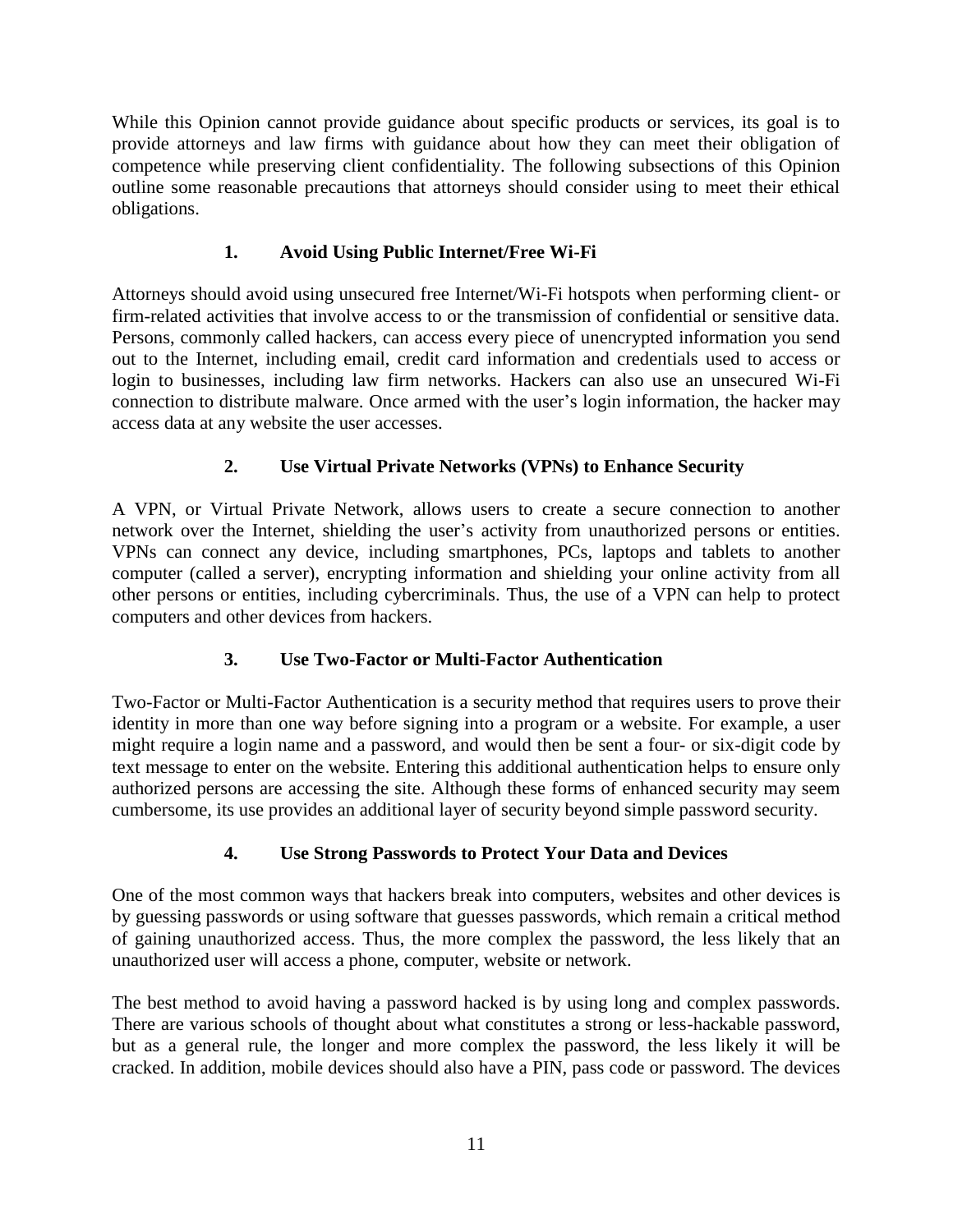should lock/time out after a short period of time and require users to re-enter the PIN code or password.

# **5. Assure that Video Conferences are Secure**

One method of communicating that has become more common is the use of videoconferencing (or video-teleconferencing) technology, which allows users to hold face-to-face meetings from different locations. For many law offices, the use of videoconferences has replaced traditional teleconferences, which did not have the video component.

As the popularity of videoconferencing has increased, so have the number of reported instances in which hackers hijack videoconferences. These incidents were of such concern that on March 30, 2020 the FBI issued a warning about teleconference hijacking during the COVID-19 pandemic<sup>5</sup> and recommended that users take the following steps "to mitigate teleconference hijacking threats:"

- Do not make meetings public;
- Require a meeting password or use other features that control the admittance of guests;
- Do not share a link to a teleconference on an unrestricted publicly available social media post;
- Provide the meeting link directly to specific people;
- Manage screensharing options. For example, many of these services allow the host to change screensharing to "Host Only;"
- Ensure users are using the updated version of remote access/meeting applications.

# **6. Backup Any Data Stored Remotely**

Backups are as important at home as they are at the office, perhaps more so because office systems are almost always backed up in an automated fashion. Thus, attorneys and staff working remotely should either work remotely on the office's system (using services such as Windows Remote Desktop Connection, GoToMyPC or LogMeIn) or have a system in place that assures that there is a backup for all documents and other computer files created by attorneys and staff while working. Often, backup systems can include offsite locations. Alternatively, there are numerous providers that offer secure and easy-to-set-up cloud-based backup services.

# **7. Security is Essential for Remote Locations and Devices**

Attorneys and staff must make reasonable efforts to assure that work product and confidential client information are confidential, regardless of where or how they are created. Microsoft has published its guidelines for a secure home office, which include:

 $\overline{a}$ 5 https://www.fbi.gov/contact-us/field-offices/boston/news/press-releases/fbi-warns-ofteleconferencing-and-online-classroom-hijacking-during-covid-19-pandemic. Although the FBI warning related to Zoom, one brand of videoconferencing technology, the recommendations apply to any such service.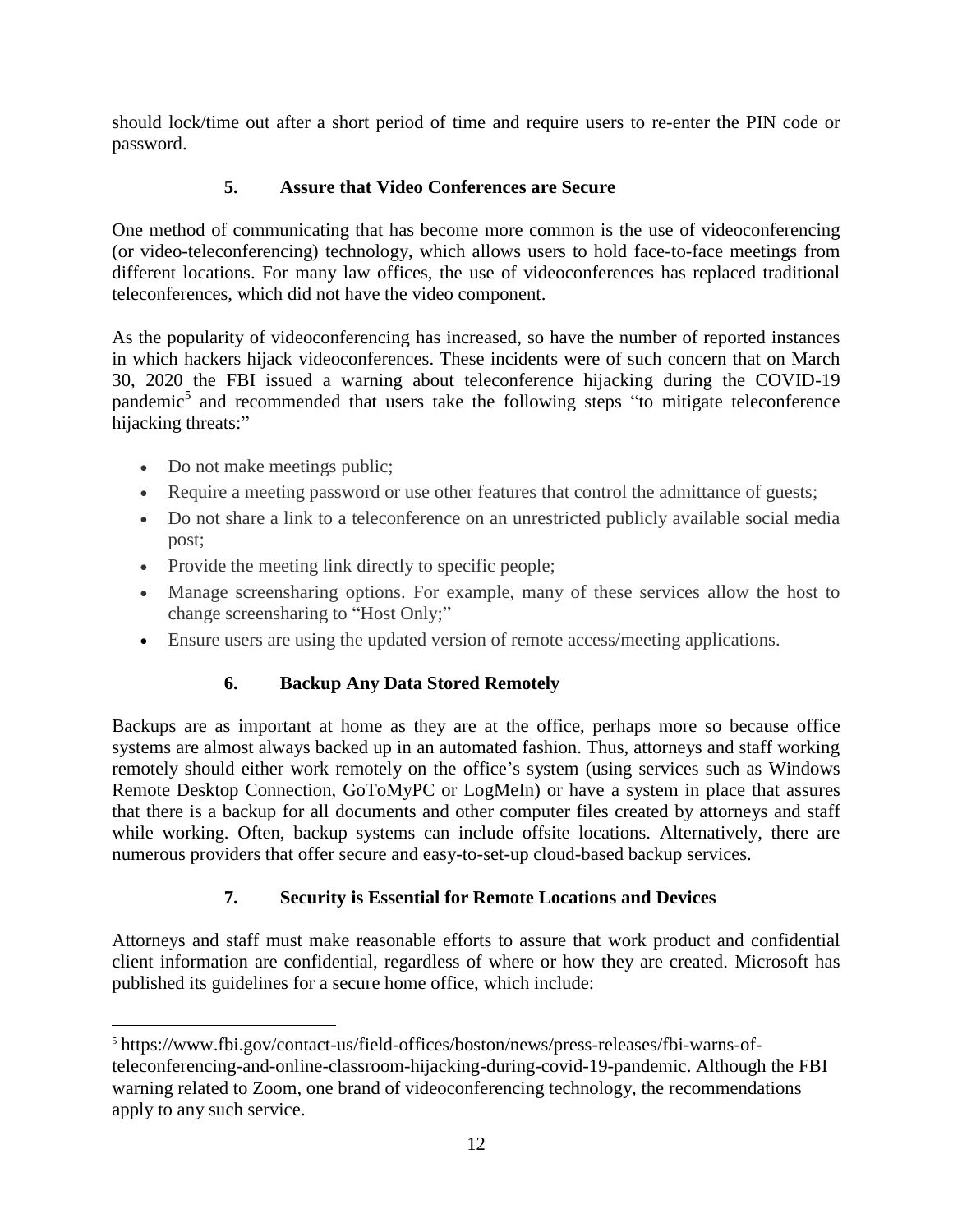• Use a firewall;

 $\overline{a}$ 

- Keep all software up to date;
- Use antivirus software and keep it current;
- Use anti-malware software and keep it current;
- Do not open suspicious attachments or click unusual links in messages, email, tweets, posts, online ads;
- Avoid visiting websites that offer potentially illicit content;
- Do not use USBs, flash drives or other external devices unless you own them, or they are provided by a trusted source. When appropriate, attorneys should take reasonable precautions such as calling or contacting the sending or supplying party directly to assure the data are not infected or otherwise corrupted.<sup>6</sup>

# **8. Users Should Verify That Websites Have Enhanced Security**

Attorneys and staff should be aware of and, whenever possible, only access websites that have enhanced security. The web address in the web browser window for such sites will begin with "HTTPS" rather than "HTTP." A website with the HTTPS web address uses the SSL/TLS protocol to encrypt communications so that hackers cannot steal data. The use of SSL/TLS security also confirms that a website's server (the computer that stores the website) is who it says it is, preventing users from logging into a site that is impersonating the real site.

# **9. Lawyers Should Be Cognizant of Their Obligation to Act with Civility**

In 2000, the Pennsylvania Supreme Court adopted the Code of Civility, which applies to all judges and lawyers in Pennsylvania.<sup>7</sup> The Code is intended to remind lawyers of their obligation to treat the courts and their adversaries with courtesy and respect. During crises, the importance of the Code of Civility, and the need to comply with it, are of paramount importance.

During the COVID-19 pandemic, the Los Angeles County Bar Association Professional Responsibility and Ethics Committee issued a statement, which this Opinion adopts, including:

In light of the unprecedented risks associated with the novel Coronavirus, we urge all lawyers to liberally exercise every professional courtesy and/or discretional authority vested in them to avoid placing parties, counsel, witnesses, judges or court personnel under undue or avoidable stresses, or health risk. Accordingly, we remind lawyers that the Guidelines for Civility in Litigation … require that lawyers grant reasonable requests for extensions and other accommodations.

Given the current circumstances, attorneys should be prepared to agree to reasonable extensions and continuances as may be necessary or advisable to avoid in-person meetings, hearings or deposition obligations. Consistent with California

<sup>6</sup> [https://support.microsoft.com/en-us/help/4092060/windows-keep-your-computer-secure-at](https://support.microsoft.com/en-us/help/4092060/windows-keep-your-computer-secure-at-home)[home](https://support.microsoft.com/en-us/help/4092060/windows-keep-your-computer-secure-at-home)

<sup>7</sup> Title 204, Ch. 99 adopted Dec. 6, 2000, amended April 21, 2005, effective May 7, 2005.